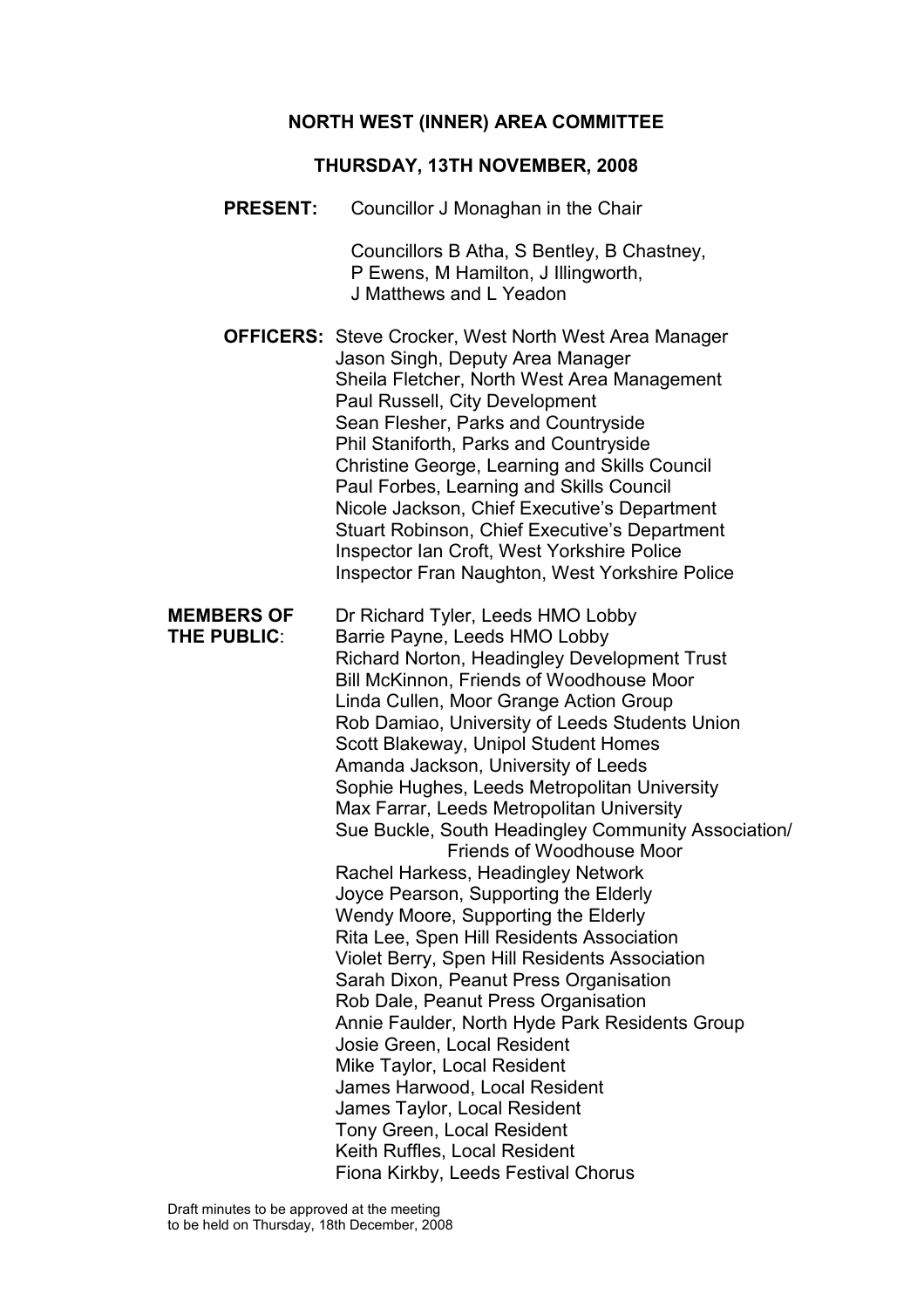Norman Bell, Leeds Symphony Orchestra Alan West, Leeds Symphony Orchestra Audrey West, Leeds Symphony Orchestra M Walsh, Willows Residents Association

### 39 Chair's Opening Remarks

The Chair welcomed everyone to the November meeting of the North West (Inner) Area Committee held at South Parade Baptist Church, Kirkstall Lane, Headingley, Leeds 6.

He made reference to a public open forum in relation to a 'Drugs and the Community Workshop' which was held prior to the Area Committee. He thanked all those concerned for their input and valuable contribution to the open forum.

In concluding, he informed the meeting that Sheila Fletcher, North West Area Management would be transferring to the South Area Management office with effect from January 2009. On behalf of the Area Committee, he thanked her for her support since August 2008.

40 Exempt Information - Possible Exclusion of the Press and Public RESOLVED – That the public be excluded from the meeting during consideration of the following parts of the agenda designated exempt on the grounds that it is likely, in the view of the nature of the business to be transacted or the nature of the proceedings, that if members of the public were present there would be disclosure to them of exempt information so designated as follows:-

Appendix 1 to the report referred to in Minute 54 under the terms of Access to Information Rule 10.4(3) on the grounds that this document disclosed information on how discounts could be applied to the various groups. In these circumstances it was considered that the public interest in maintaining the exemption in relation to this appendix outweighs the public interest in disclosing the information by reason of the fact that by disclosing these details, information relating to the financial affairs of the named groups would become public knowledge, which could have a detrimental impact on the organisations.

## 41 Declarations of Interest

The following personal interests were declared:-

- Councillor J Illingworth in view of him renting a Council owned allotment which was located a few metres from the proposed BMX site on Kirkstall Road – Open Forum (Agenda Item 7) (Minute 44(c) refers)
- Councillor S Bentley in view of her daughter who had attended musical instrument classes at the West Park Centre – West Park Centre (Agenda Item 10) (Minute 45 refers)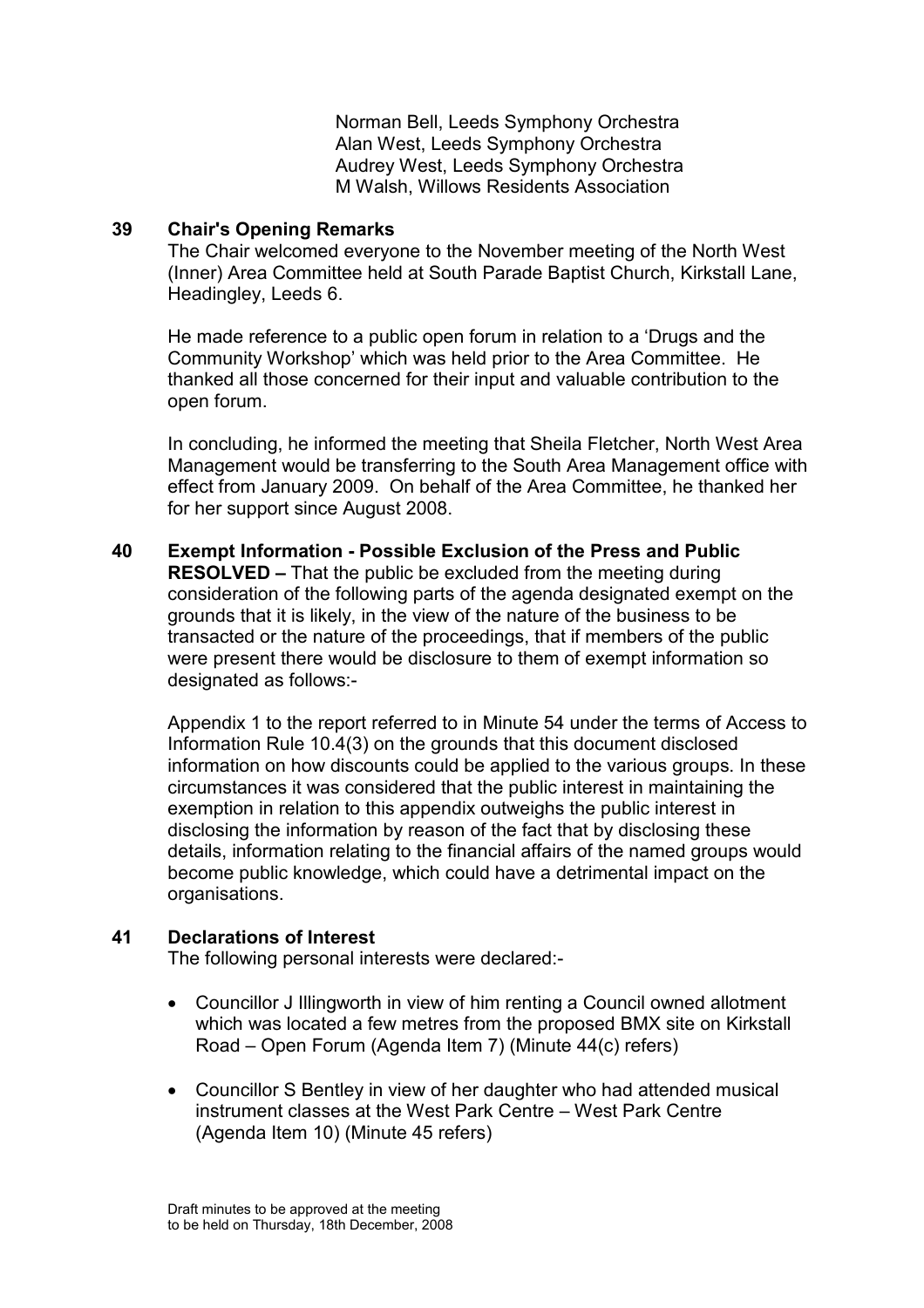• Councillor J Illingworth in his capacity as a Director and Company Secretary of Kirkstall Valley Park – Well-being Report (Agenda Item 14) (Minute 53 refers)

### 42 Apologies for Absence

Apologies for absence were received on behalf of Councillor J Chapman, Councillor L Rhodes-Clayton and Councillor K Hussain.

#### 43 Deputation regarding the West Park Centre

The Committee received a deputation from a spokesperson representing each of the following five local Residents' Groups; namely Moor Grange Action Group; Spen Hill Residents' Association; West Park Residents' Association; West Park Fields Action Group and Supporting The Elderly People. The deputation made specific reference to the proposed disposal of the West Park Centre and requested the Area Committee to support the retention of West Park Centre for community use and West Park playing fields as Green Belt, Urban Green Corridor and Urban Green Space.

RESOLVED – That the deputation be received and noted.

### 44 Open Forum

In accordance with paragraphs 6.24 and 6.25 of the Area Committee Procedure Rules, the Chair allowed members of the public to make representations or ask questions on matters within the terms of reference of the Area Committee.

(a) Area Delivery Plan 2008/11

 Annie Faulder, North Hyde Park Residents Group referred to the Area Delivery Plan 2008/11 and sought clarification on the consultation process.

 Steve Crocker, West North West Area Manager responded and referred to the Committee's resolution taken on the 31<sup>st</sup> July 2008 and confirmed that it was a three year plan which would be reviewed again in March 2009.

(b) Royal Park School

 Sue Buckle, South Headingley Community Association / Friends of Woodhouse Moor referred to the Royal Park School and enquired on the latest position.

 Steve Crocker, West North West Area Manager responded and outlined the current negotiations and it was agreed to include this issue within the Area Manager's Report for consideration at the next meeting in December 2008.

(c) Proposed Replacement BMX Track within North West Inner Ward Mike Taylor, BMX Group referred to a number of potential sites for a replacement BMX track within the North West Inner ward.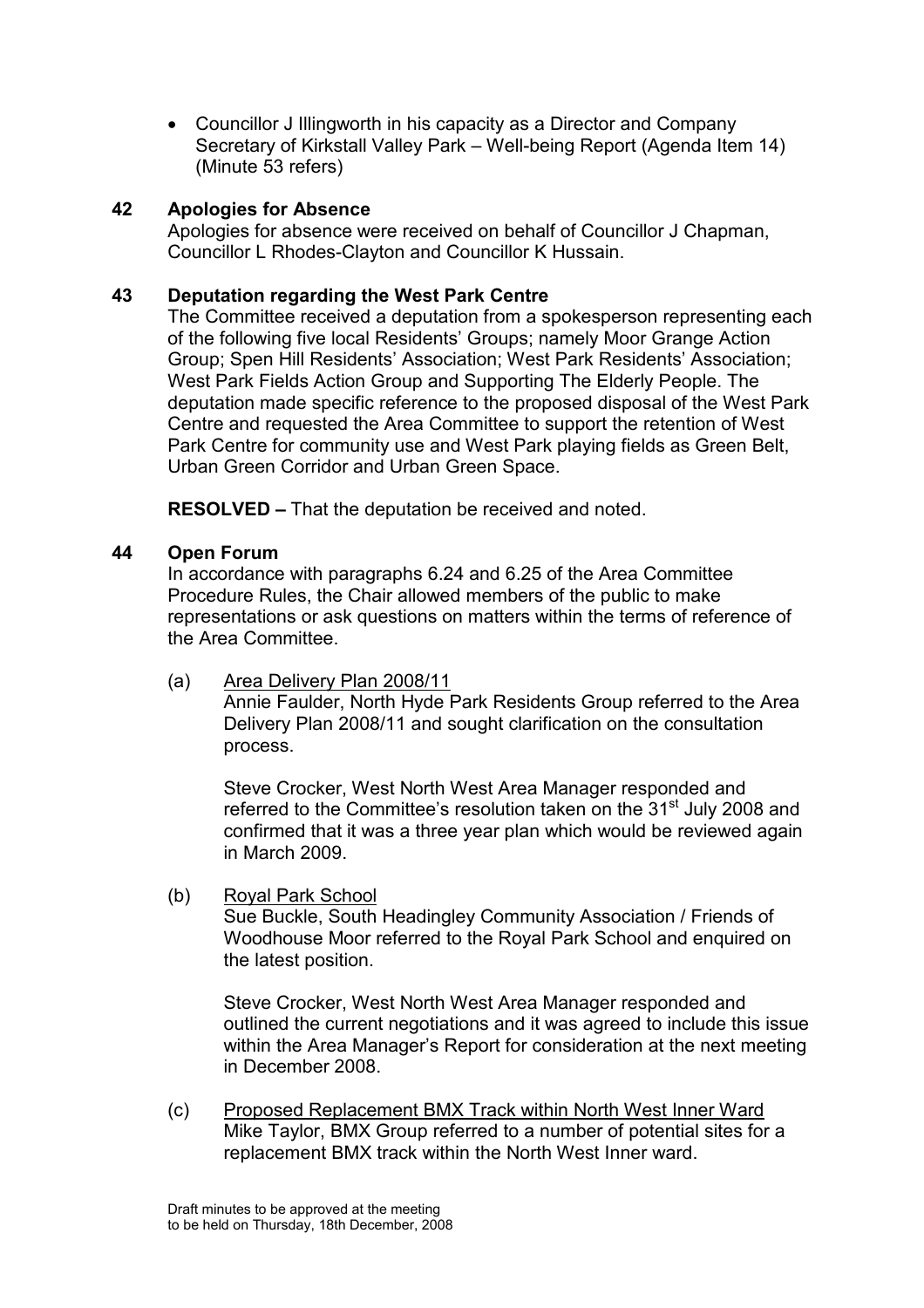Discussion ensued on the proposals outlined and the Area Committee supported the need for a replacement BMX track within the North West Inner ward.

 Sheila Fletcher, North West Area Management responded and agreed to convene a meeting with the relevant ward members, Parks and Countryside and the BMX Group to discuss potential sites, together with developing an action plan.

(d) Waste Disposal Site on Kirkstall Road A local resident referred to the redevelopment of a Waste Disposal site on Kirkstall Road and raised her concerns that local residents had not been consulted.

 Following a brief discussion, Sheila Fletcher, North West Area Management agreed to look into this issue with a report back on progress at the next meeting in December 2008.

### 45 West Park Centre

Referring to Minute 26(a) of the meeting held on  $25<sup>th</sup>$  September 2008, the Director of Environment and Neighbourhoods submitted a report on the West Park Centre.

The report informed Members regarding:-

- the inclusion of the West Park Centre on the list of capital receipts
- the relocation of some existing users of the facility

Prior to Members discussing the content of the report, the Chair allowed a number of local residents, together with representatives from the Moor Grange Action Group. Leeds Symphony Orchestra and West Yorkshire Police to make representations in support of the retention of the West Park Centre and playing fields.

Detailed discussion ensued on the content of the report and it was the consensus of those Members present that the West Park Centre should be retained for use by the local community and city wide arts organisations and to oppose any development of the West Park playing fields.

In concluding, reference was also made to the Council's current disposal list and the Committee agreed to request the Executive Board to remove the building from the disposal list.

### RESOLVED –

- (a) That the contents of the report be noted.
- (b) That this Committee supports the retention of the West Park Centre for use by the local community and city wide arts organisations.
- (c) That this Committee opposes any development of the West Park playing fields and requests the Executive Board to remove the building from the Council's current disposal list.

Draft minutes to be approved at the meeting to be held on Thursday, 18th December, 2008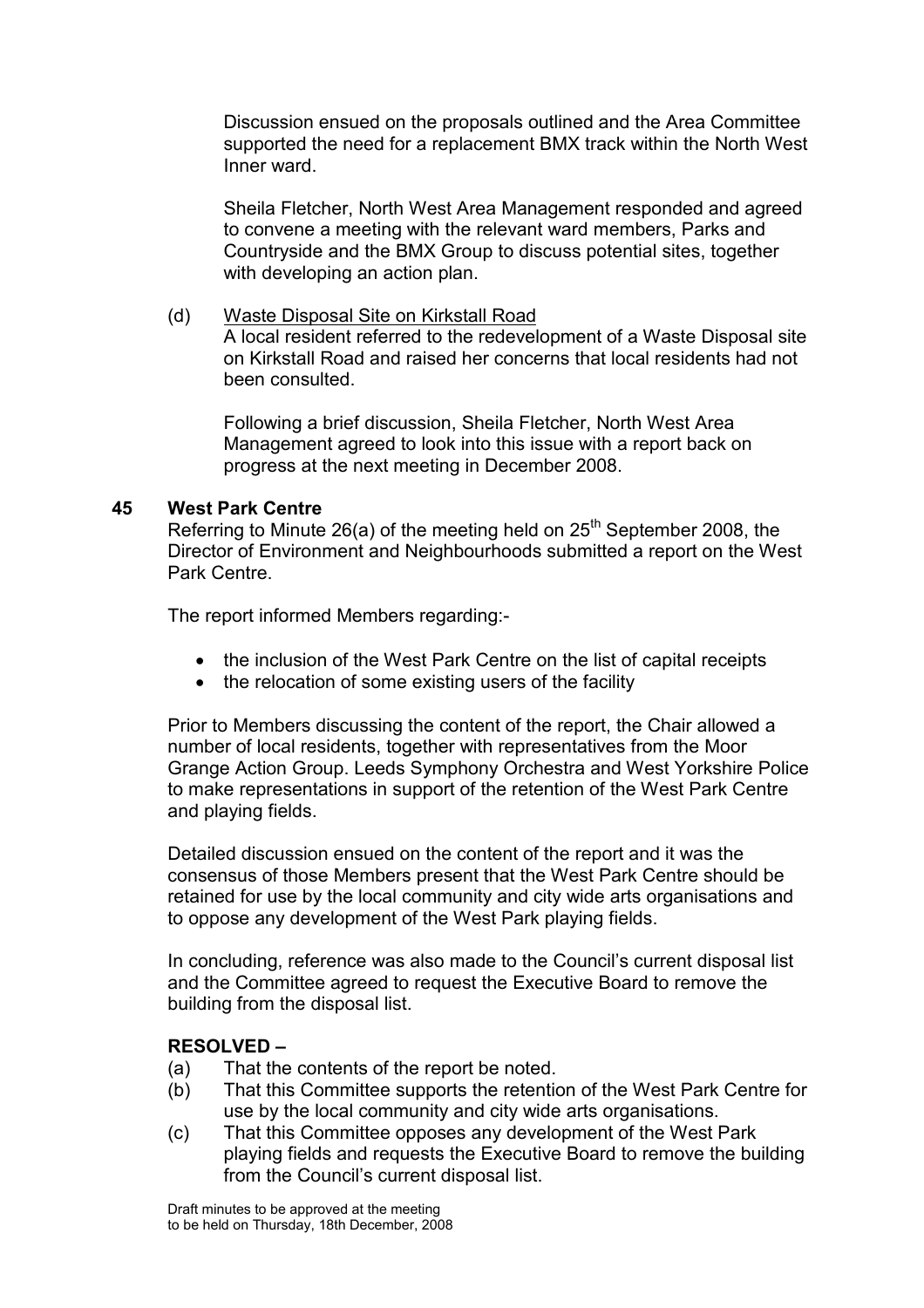## 46 Minutes of the Previous Meeting RESOLVED –

- (a) That the minutes of the meeting held on  $25<sup>th</sup>$  September 2008 be approved as a correct record.
- (b) That the update on matters arising from the previous minutes be noted.

# 47 Matters Arising from the Minutes

(a) Future Plans for Partnership Working (Minute 28(d) refers) Dr Richard Tyler, Leeds HMO Lobby referred to the above issue and sought clarification in relation to the remit of the Shared Housing Group, Central Headingley Strategy Group and the Housing Strategy Group.

 The Chair responded and outlined the following arrangements for the information of the meeting:-

- (i) the Shared Housing Group was a sub group of the Private Rented Sector Strategy Group, with a city-wide remit; though it was not a sub-group of Area Committee, its minutes were submitted to the Committee for information
- (ii) the Central Headingley Strategy Group was established by the Headingley, Kirkstall and Weetwood Community Involvement Team in 2004 to produce Headingley Renaissance. After the publication of the Headingley Renaissance, it ceased meeting, but was re-established by Area Committee on 7<sup>th</sup> December 2006. A meeting of the group would be convened shortly
- (iii) the Housing Strategy Group was established as a sub-group of Area Committee last year in order to develop a housing strategy for the Area of Housing Mix. The next meeting of the group would be held on  $18<sup>th</sup>$  November 2008

# 48 Community Safety Update

(Withdrawn – to be considered at the next meeting in December 2008)

# 49 Forum and Sub Group Update Report

The Director of Environment and Neighbourhoods submitted a report providing Members with full minutes from ward forums and sub groups that have taken place since the last Area Committee, together with further information of future meeting dates for the Committee's forums and sub groups.

Discussion ensued on the contents of the report and appendices.

# RESOLVED-

- (a) That the contents of the report and appendices be noted.
- (b) That this Committee supports the request from the Planning Group to oppose planning applications relating to the Leeds Girls High School sites.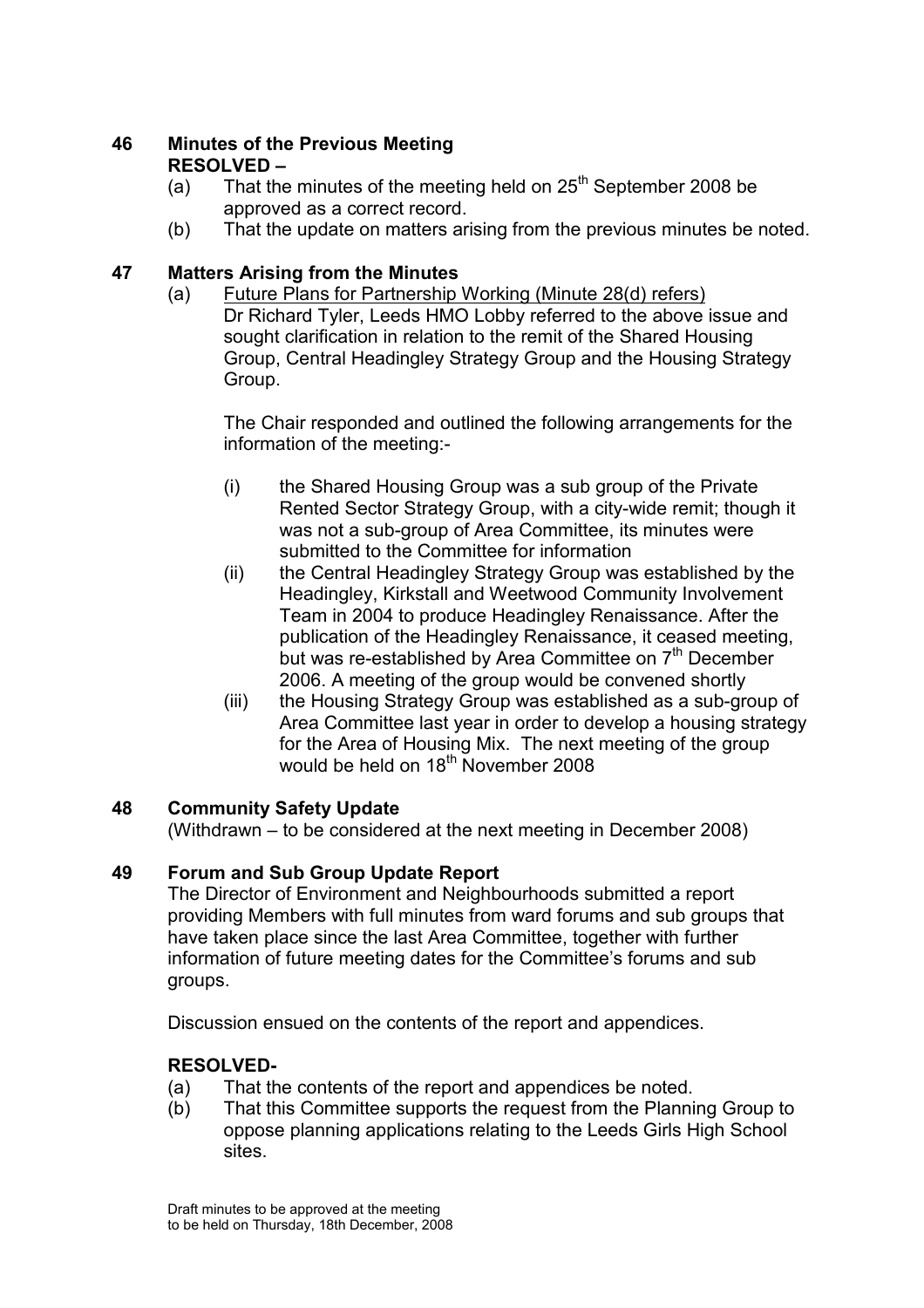(c) That in relation to the Planning Group's request for the Area Committee to consider the benefits of commissioning an Area Action Plan, the Community Planning Officer be requested to investigate a well-being funding proposal in this regard.

### 50 A65 Quality Bus Initiative

The Director of City Development submitted a report on the A65 Quality Bus Initiative.

The purpose of the report was to provide a brief update to Members of the Area Committee on progress with the design and procurement of the A65 Quality Bus Initiative and also seek any comments on these proposals.

Paul Russell, Principal Engineer, Highways Services made a brief presentation on the proposals and responded to Members' queries and comments.

Discussion ensued on the contents of the report.

In summary, specific reference was made to the following issues:-

- the need for detailed plans to be made available within the public arena to encourage community engagement
- the general views of Members that the scheme was not working with specific reference to traffic road noise and the need for noise assessments (The Principal Engineer responded and agreed to follow up individual issues raised via email)
- the need for a demonstration in relation to the traffic signal times at the Willow Road/Kirkstall Road junction (The Principal Engineer responded and agreed to follow up this issue via West North West Area Manager)
- the need for the Committee to address the issue of bus lanes on the A660 at a future meeting

RESOLVED- That the contents of the report and presentation be noted.

#### 51 Woodhouse Moor Park

The Director of Environment and Neighbourhoods submitted a report on Woodhouse Moor Park.

Appended to the report was a copy of a document entitled 'Response to the deputation regarding the provision of Park Wardens and other issues on Woodhouse Moor Park – Report of the Director of City Development' previously considered at the Executive Board meeting on 8<sup>th</sup> October 2008.

Sean Flesher and Phil Staniforth, Parks and Countryside were in attendance and responded to Members' queries and comments.

Discussion ensued on the contents of the report and appendices.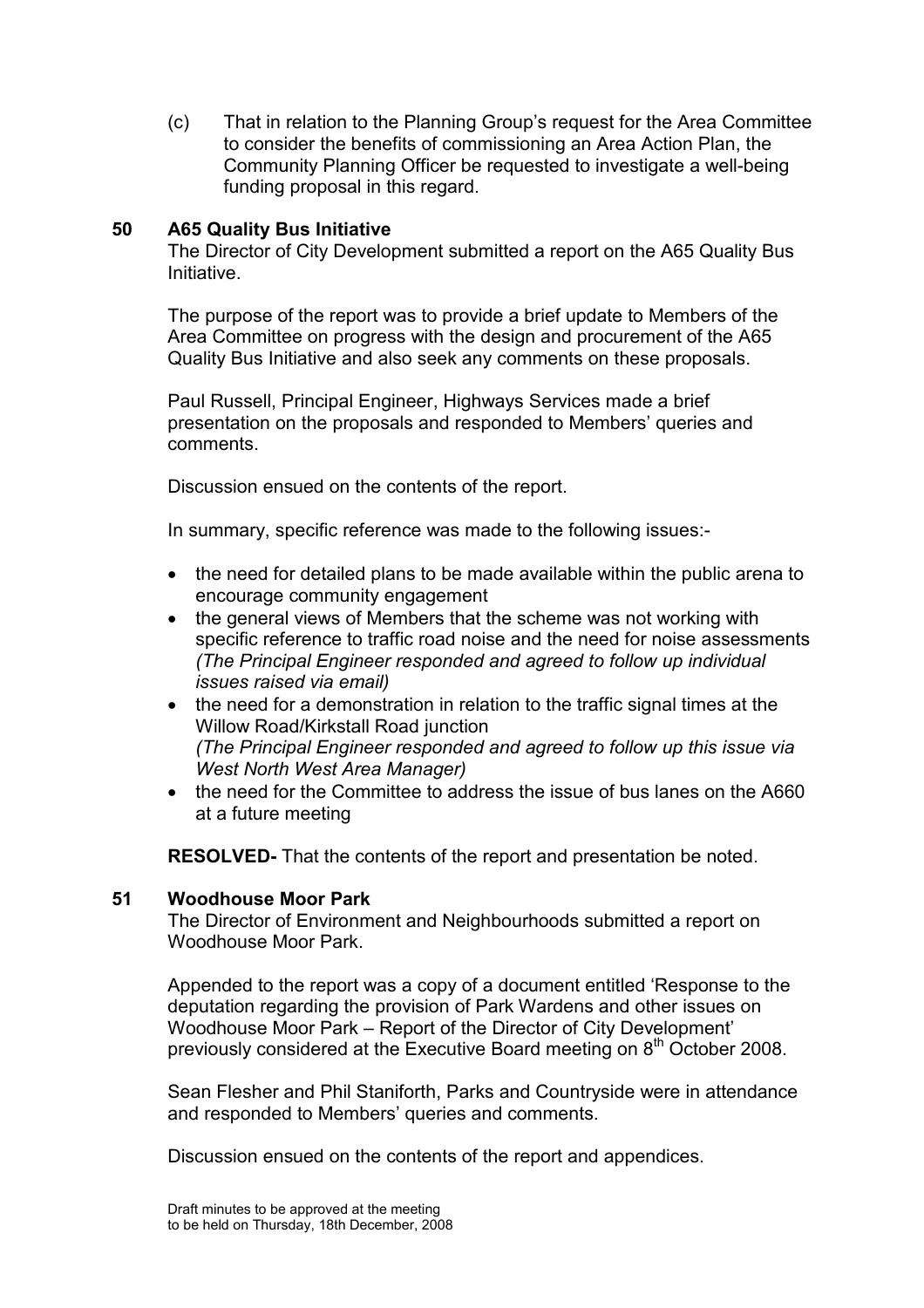In summary, specific reference was made by Members to the following issues:-

- the willingness for the Area Committee to work with Parks and Countryside
- clarification of the Heritage Lottery Fund arrangements
- the need for continued public consultation in this area
- the need to engage all local residents who use the park facilities

### RESOLVED-

- (a) That the contents of the report and appendices be noted.
- (b) That this Committee notes the content of the Executive Board's report and it's implications concerning Woodhouse Moor park.

### 52 Leeds Colleges Merger - Consultation

The Director of Environment and Neighbourhoods submitted a report seeking the agreement from the Area Committee on a process by which it was felt appropriate influence could be made on future delivery of post 16 and adult learning by the new merged college.

The following representatives were in attendance:-

Christine George – Learning and Skills Council Paul Forbes – Learning and Skills Council

Christine George made a brief presentation on the proposed merger and responded to Members' queries and comments.

In response to the presentation, Members supported the proposals outlined, in principle, and noted that future reports would be presented to the Committee on this issue.

### RESOLVED –

- (a) That the contents of the report and presentation be noted.
- (b) That a further report on the outcome of the accommodation/estates review of the new Leeds City College, once completed in 2009 be submitted to this Committee for consideration.

### 53 Well-being Report

The Director of Environment and Neighbourhoods submitted a report on the Well-being budget, together with monitoring updates for quarters 1 and 2 on Well-being projects funded during 2007/08 that have previously not been completed and 2008/09.

Appended to the report were copies of the following documents for the information/comment of the meeting:-

- (a) Breakdown of Revenue Spend by theme 2008/09 (Appendix 1 refers)
- (b) Breakdown of Capital Spend by theme 2008/09 (Appendix 2 refers)